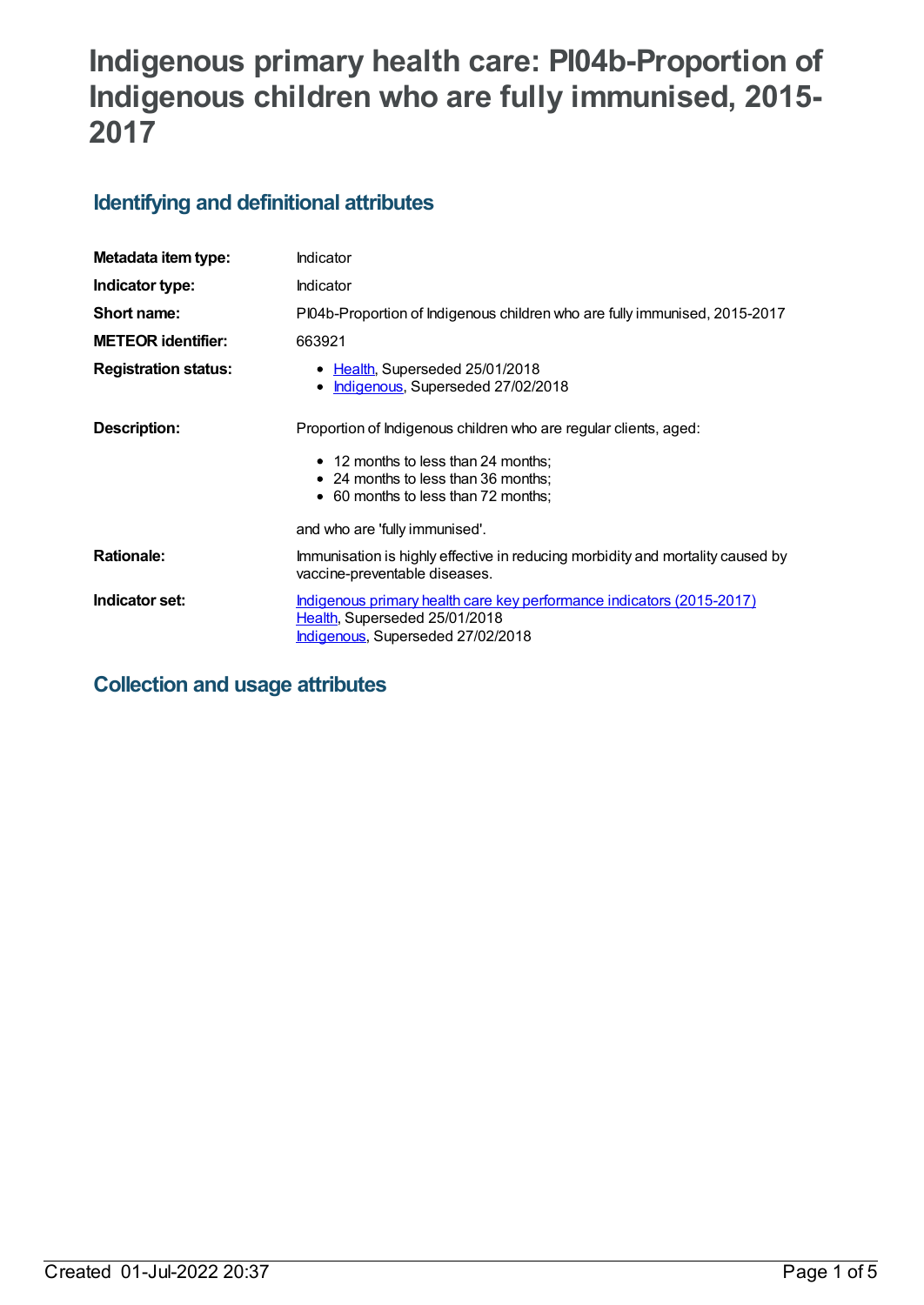### **Computation description:** Proportion of Indigenous children who are regular clients, aged:

- 12 months to less than 24 months;
- 24 months to less than 36 months;
- 60 months to less than 72 months;

and who are 'fully immunised'.

|                     | 'Regular client' refers to a client of an Australian Government Department of Health-<br>funded primary health care service (that is required to report against the Indigenous<br>primary health care key performance indicators) who has an active medical record;<br>that is, a client who has attended the Department of Health-funded primary health<br>care service at least 3 times in 2 years. |
|---------------------|-------------------------------------------------------------------------------------------------------------------------------------------------------------------------------------------------------------------------------------------------------------------------------------------------------------------------------------------------------------------------------------------------------|
|                     | Presented as a percentage.                                                                                                                                                                                                                                                                                                                                                                            |
|                     | This indicator is calculated separately for each age milestone.                                                                                                                                                                                                                                                                                                                                       |
|                     | 'Fully immunised' status is determined in accordance with the National<br>Immunisation Program Schedule (DoH 2013). The childhood vaccinations essential<br>to be considered 'fully immunised' include:                                                                                                                                                                                               |
|                     | • DTPa (diphtheria, tetanus, pertussis)<br>• HiB (haemophilus influenzae type B)<br>$\bullet$ Polio<br>$\bullet$ Hep B (hepatitis B)<br>• MMR (measles, mumps, rubella).                                                                                                                                                                                                                              |
|                     | A child is considered 'fully immunised' if they have received the following<br>vaccinations by the specified age milestones:                                                                                                                                                                                                                                                                          |
|                     | • At 12 months: 3 doses DTPa; 3 doses Polio; 2 or 3 doses HiB; 2 or 3<br>doses Hep B<br>• At 24 months: 3 doses DTPa; 3 doses Polio; 3 or 4 doses HiB; 3 doses Hep<br>B; 1 dose MMR<br>• At 60 months: 4 doses DTPa; 4 doses Polio; 2 doses MMR.                                                                                                                                                      |
| <b>Computation:</b> | (Numerator ÷ Denominator) x 100                                                                                                                                                                                                                                                                                                                                                                       |
| Numerator:          | Calculation A: Number of Indigenous children who are regular clients, aged 12<br>months to less than 24 months and who are 'fully immunised'.                                                                                                                                                                                                                                                         |
|                     | Calculation B: Number of Indigenous children who are regular clients, aged 24<br>months to less than 36 months and who are 'fully immunised'.                                                                                                                                                                                                                                                         |
|                     | Calculation C: Number of Indigenous children who are regular clients, aged 60<br>months to less than 72 months and who are 'fully immunised'.                                                                                                                                                                                                                                                         |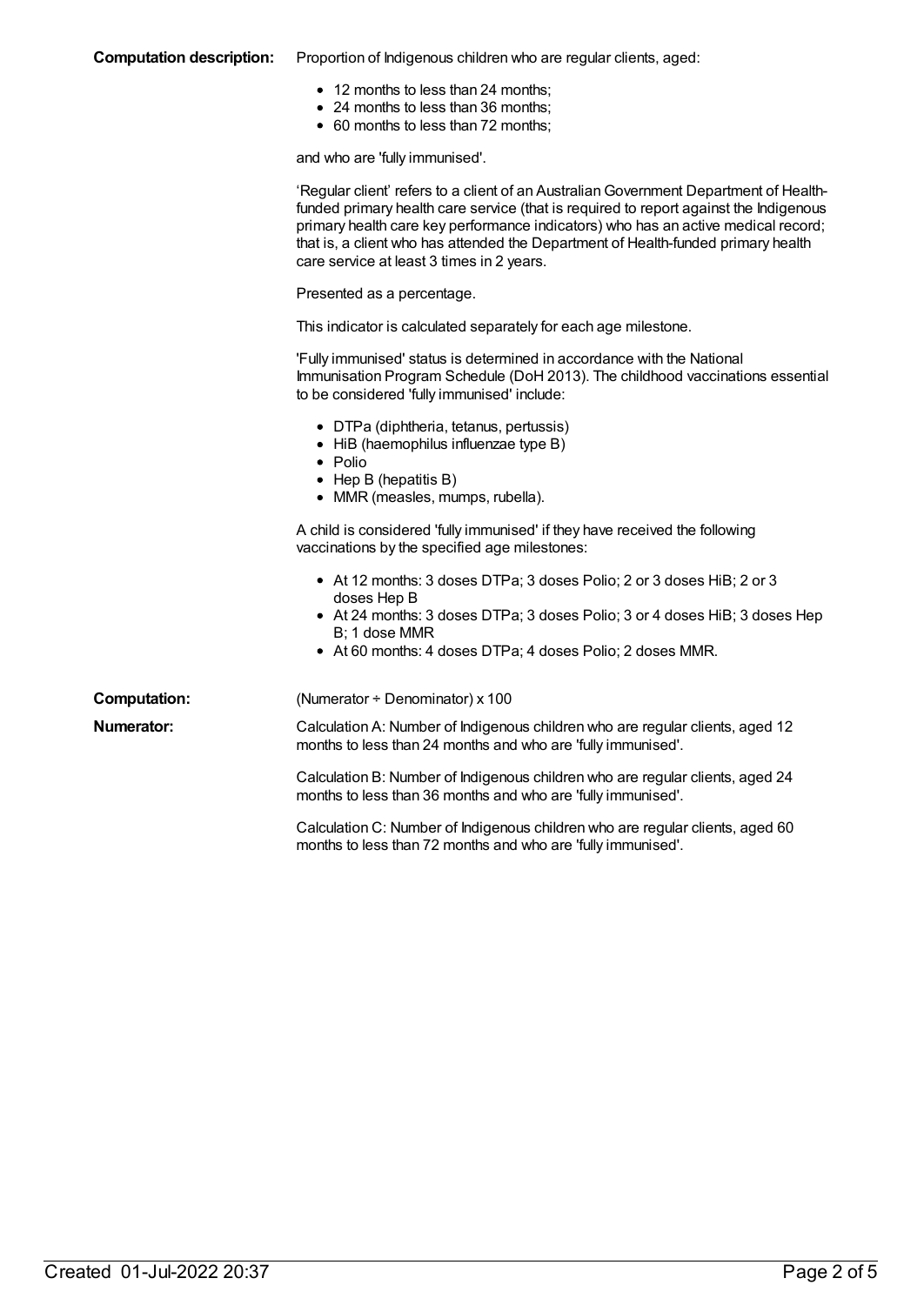[Person—Indigenous](https://meteor.aihw.gov.au/content/291036) status, code N

**Data Source**

[Indigenous](https://meteor.aihw.gov.au/content/430643) primary health care data collection

**NMDS / DSS**

[Indigenous](https://meteor.aihw.gov.au/content/585036) primary health care DSS 2015-17

**Data Element / Data Set**

[Person—age,](https://meteor.aihw.gov.au/content/303794) total years N[NN]

**Data Source**

[Indigenous](https://meteor.aihw.gov.au/content/430643) primary health care data collection

**NMDS / DSS**

[Indigenous](https://meteor.aihw.gov.au/content/585036) primary health care DSS 2015-17

**Data Element / Data Set**

[Person—regular](https://meteor.aihw.gov.au/content/436639) client indicator, yes/no code N

**Data Source**

[Indigenous](https://meteor.aihw.gov.au/content/430643) primary health care data collection

**NMDS / DSS**

[Indigenous](https://meteor.aihw.gov.au/content/585036) primary health care DSS 2015-17

**Data Element / Data Set**

[Child—fully](https://meteor.aihw.gov.au/content/457664) immunised recorded indicator, yes/no code N

**Data Source**

[Indigenous](https://meteor.aihw.gov.au/content/430643) primary health care data collection

**NMDS / DSS**

[Indigenous](https://meteor.aihw.gov.au/content/585036) primary health care DSS 2015-17

**Denominator:** Calculation A: Total number of Indigenous children who are regular clients and aged 12 months to less than 24 months.

> Calculation B: Total number of Indigenous children who are regular clients and aged 24 months to less than 36 months.

Calculation C: Total number of Indigenous children who are regular clients and aged 60 months to less than 72 months.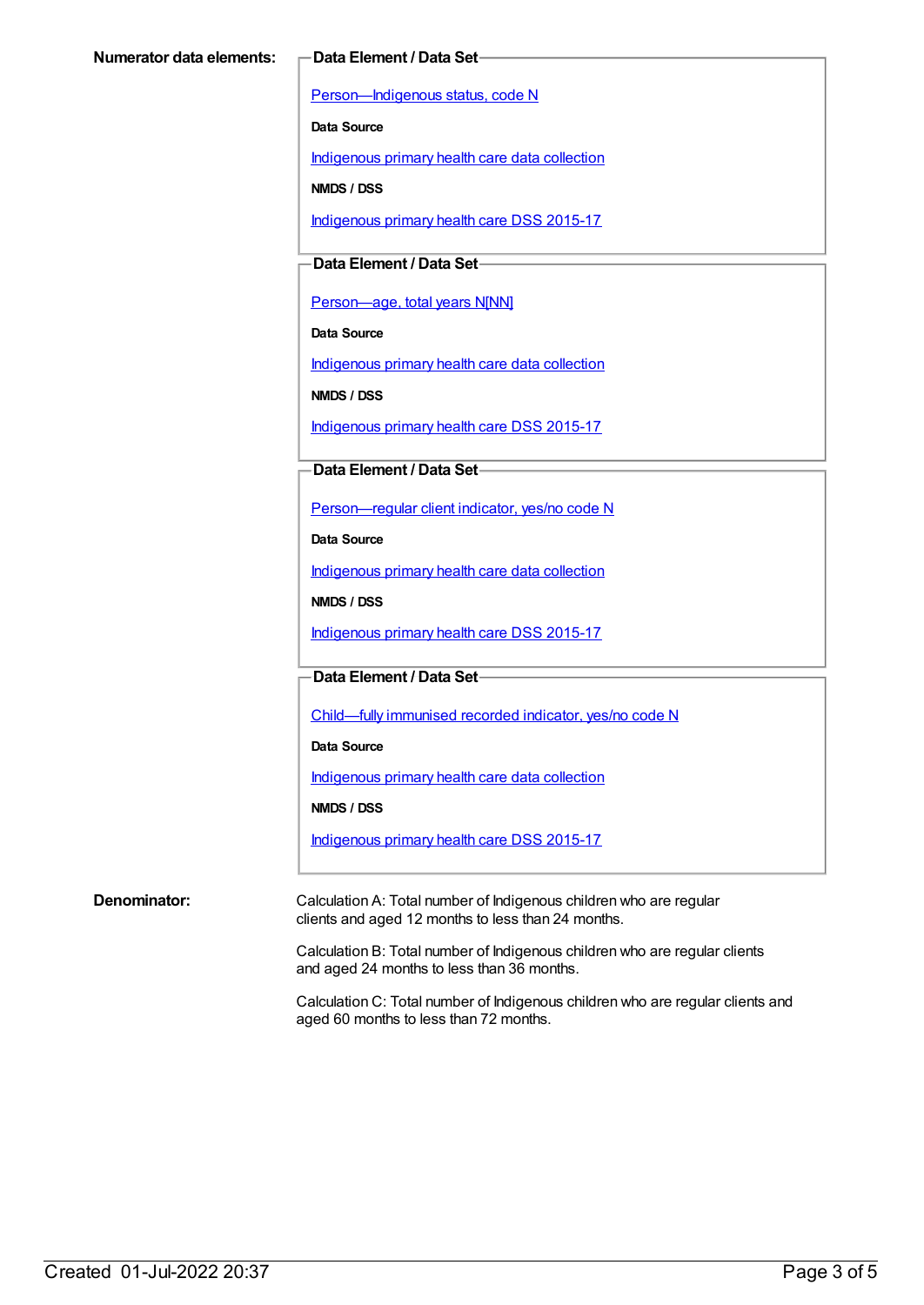| Denominator data |  |
|------------------|--|
| elements:        |  |

#### **Data Element / Data Set**

[Person—Indigenous](https://meteor.aihw.gov.au/content/291036) status, code N

**Data Source**

[Indigenous](https://meteor.aihw.gov.au/content/430643) primary health care data collection

**NMDS / DSS**

[Indigenous](https://meteor.aihw.gov.au/content/585036) primary health care DSS 2015-17

**Data Element / Data Set**

[Person—age,](https://meteor.aihw.gov.au/content/303794) total years N[NN]

**Data Source**

[Indigenous](https://meteor.aihw.gov.au/content/430643) primary health care data collection

**NMDS / DSS**

[Indigenous](https://meteor.aihw.gov.au/content/585036) primary health care DSS 2015-17

# **Data Element / Data Set**

[Person—regular](https://meteor.aihw.gov.au/content/436639) client indicator, yes/no code N

**Data Source**

[Indigenous](https://meteor.aihw.gov.au/content/430643) primary health care data collection

**NMDS / DSS**

[Indigenous](https://meteor.aihw.gov.au/content/585036) primary health care DSS 2015-17

# **Representational attributes**

| <b>Representation class:</b> | Proportion |
|------------------------------|------------|
| Data type:                   | Real       |
| Unit of measure:             | Person     |

## **Indicator conceptual framework**

**Framework and dimensions:**

[Effective/Appropriate/Efficient](https://meteor.aihw.gov.au/content/410681)

## **Data source attributes**

#### **Data sources: Data Source**

[Indigenous](https://meteor.aihw.gov.au/content/430643) primary health care data collection

**Frequency**

6 monthly

**Data custodian**

Australian Institute of Health and Welfare.

# **Source and reference attributes**